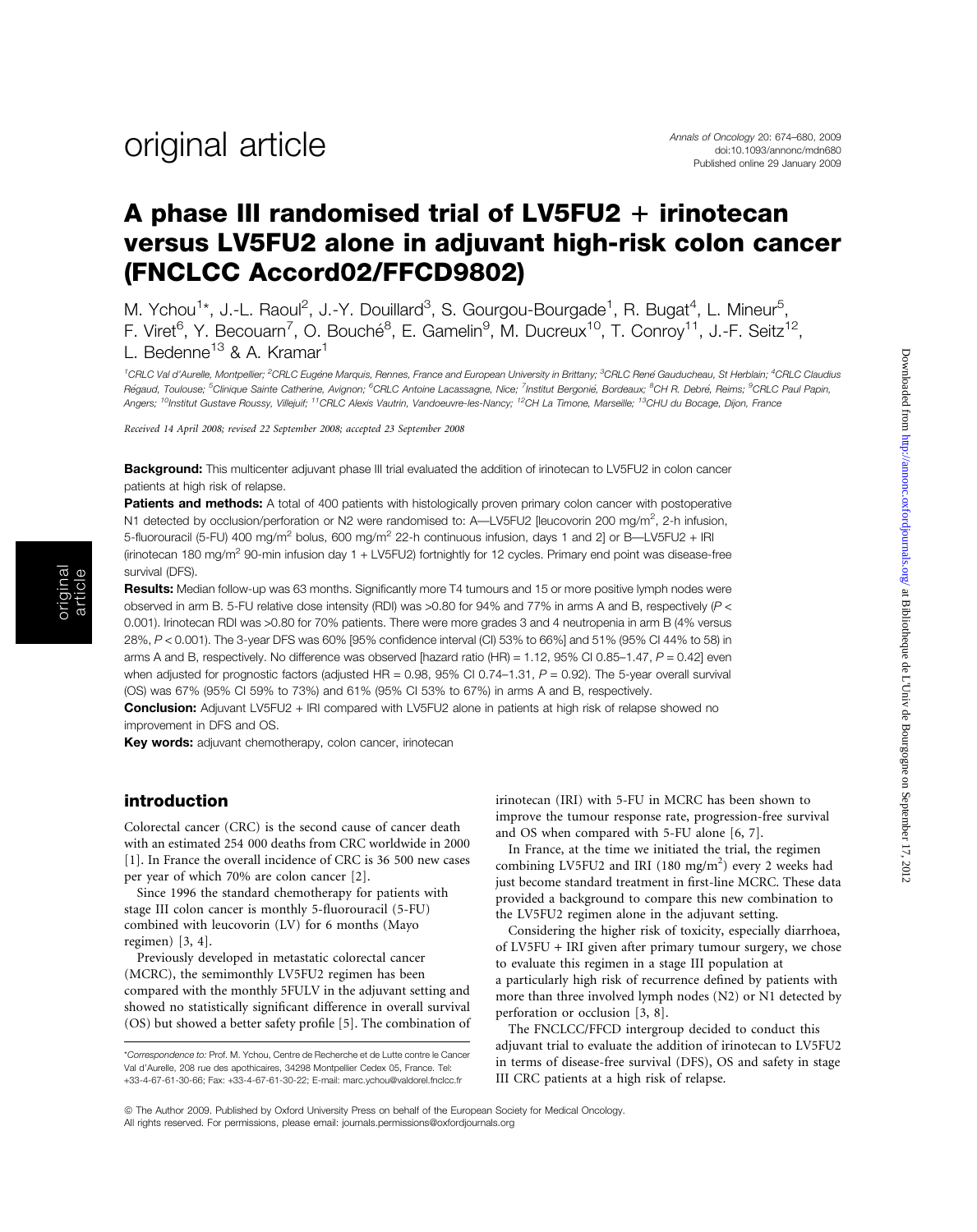The first results on 3-year DFS were presented at the American Society of Clinical Oncology (ASCO) meeting in 2005 [9]. In this paper, we report the final analysis of the trial in terms of 5-year OS.

### patients and methods

#### patient eligibility

The eligibility criteria were the following: histologically proven colon cancer with complete resection of primary tumour (R0), nonmetastatic, with highrisk stage III i.e. N2 (more than three positive lymph nodes) or N1 detected by occlusion or perforation. Patients were aged between 18 and 75 years, without another concomitant or previous cancer (except curatively resected skin cancer or in situ cervical carcinoma), with a neutrophil count  $>$ 2000/µl; platelets  $>$ 100 000/µl; serum bilirubin <1.25  $\times$  upper normal limit (UNL); aspartate aminotransferase, alanine aminotransferase and alkaline phosphatase  $\langle 3 \times \text{UNL} \rangle$ . Noneligibility criteria were histology other than adenocarcinoma, rectal cancer <10 cm from the anal margin or with preoperative radiotherapy, incomplete resection, myocardial infarction within the six last months or uncontrolled coronary insufficiency, inflammatory intestinal disease, pregnant or nursing women. Written informed consent was required for all patients before inclusion in the trial. The study was carried out in accordance with the principles of the Declaration of Helsinki and Good Practice Guidelines. The protocol was reviewed and approved by the Ethics Review Committee of St Eloi, Montpellier, France.

#### study treatments

Patients were randomised to either arm A (LV5FU2 alone) which consisted of leucovorin 200 mg/m<sup>2</sup>/day as a 2-h infusion followed by bolus 5-FU 400 mg/m<sup>2</sup>/day and a 22-h continuous infusion of 600 mg/m<sup>2</sup>/day, repeated for two consecutive days every 2 weeks for 12 cycles or arm B (LV5FU2 + IRI) which consisted in the same LV5FU2 semimonthly regimen, with the addition of irinotecan 180 mg/m2 during 90-min infusion on day 1 for 12 cycles. Dose adjustments were defined according to the most important toxicity grade. In the case of hand–foot syndrome, only the dose of infusional 5-FU was to be reduced by 20%. In case of haematological nonrecovery (neutrophils <1500/µl or platelets <100 000/µl) and/or persistence of grade 1 or 2 gastrointestinal toxic effects (diarrhoea, mucitis), the cycle was to be delayed until complete recovery. In case of grade 3 or 4 haematological or gastrointestinal toxic effects, the cycle was to be delayed until recovery and the doses to be reduced by 20% for the subsequent cycles. No support of growth factors in case of neutropenia was allowed. In case of chest angina or myocardial infarction, treatment had to be stopped. If the same toxicity persisted after dose reduction, the treatment had to be interrupted. In case of nonrecovery after 3 weeks, the treatment had to be definitely stopped. Doses which were reduced due to toxicity were not to be increased.

#### assessment

At inclusion and before each cycle, clinical examination, blood counts, hepatic and renal function tests were carried out. Chest X-ray, abdominal ultrasound or computer tomography (CT) scan was carried out within 5 weeks before enrolment. Maximum toxicity grades for each 2-week cycle were reported according to the National Cancer Institute Common Toxicity Criteria (v2).

Follow-up consisted of a required clinical examination every 3 months from surgery during the first 2 years and every 6 months during the following 3 years, an abdominal ultrasound every 3–6 months the first 3 years and every year during the following 2 years, a chest X-ray every year during 5 years and a coloscopy at 3 years and every 5 years if normal,

## Annals of Oncology **Annals of Oncology** original article

otherwise every year if abnormal. Carcinoembryonic antigen plasma levels and CT scan were optional according to institutional procedures.

#### randomisation

Centralised 1 : 1 randomisation was carried out by the FFCD data centre in Dijon using a minimisation technique, balancing patients by type of detection (N2 alone versus N1/N2 detected by occlusion or perforation), expected time from surgery to start of chemotherapy ( $\leq$ 28 versus >28 days), age ( $<65$  versus  $\geq 65$  years) and centre.

#### statistical considerations

The sample size of 400 patients (186 events) was required from an expected increase in 3-year DFS from 45% to 60% for LV5FU2 and LV5FU2 + IRI, respectively (hazard ratio of 0.64) for 85% statistical power and 5% twosided type I error (alpha). Survival rates were estimated from the date of randomisation until the date of the event of interest using the Kaplan– Meier method. Median survival and HRs are presented with 95% CIs. For DFS, events were local recurrence, metastasis, second cancer or death whatever the cause. For OS, the event was death whatever the cause. Patients lost to follow-up were censored at the last documented visit. The differences in survival times were evaluated using a log-rank test and a proportional hazards regression model was used to adjust the treatment comparison for significant prognostic covariates. Backward stepwise analyses were undertaken using Cox proportional hazards model to identify prognostic factors. Differences in grade 3 or 4 toxicity grades between groups were evaluated with the chi-squared test. Median follow-up was estimated with the inverse Kaplan–Meier method. Survival data were updated in January 2007. Statistical analyses were carried out with Stata at the Biostatistics Unit in the Regional Val d'Aurelle Cancer Centre in Montpellier, France.

### results

#### patients

From November 1998 to September 2002, 400 patients were randomised in 75 French centres, 200 in each arm. Ten patients were considered ineligible. Reasons for ineligibility included nonocclusive N1 (five patients), metastatic disease (two patients) and N0 (three patients). Among them, two did not receive treatment. One other patient was lost to follow-up before starting treatment (without data). A total of 397 patients contributed to intent-to-treat analysis (Figure 1). Median age was 60 (range 26–75) and one-third of patients were >65 years. Ten per cent of patients started chemotherapy >42 days after surgery (range (11–77 days). The median number of positive nodes was 5 (range 1–58). Seven per cent of patients had less than eight sampled nodes and 27% of patients had <12 sampled nodes.

Baseline characteristics for all randomised patients were similar in the treatment groups, except for stage and number of involved lymph nodes (Table 1). Patients in arm B had more often T4 tumours (34% versus 20%,  $P = 0.002$ ) and >15 positives nodes (9% versus 2%,  $P = 0.007$ ).

#### exposure to study treatment

After randomisation, one patient in arm B refused to receive irinotecan and received only LV5FU2 (arm A). This patient was considered for analysis in the arm to which he was randomised.

Cycle delays of >3 days were more frequent in arm B (15% versus 7%,  $P < 0.0001$ ).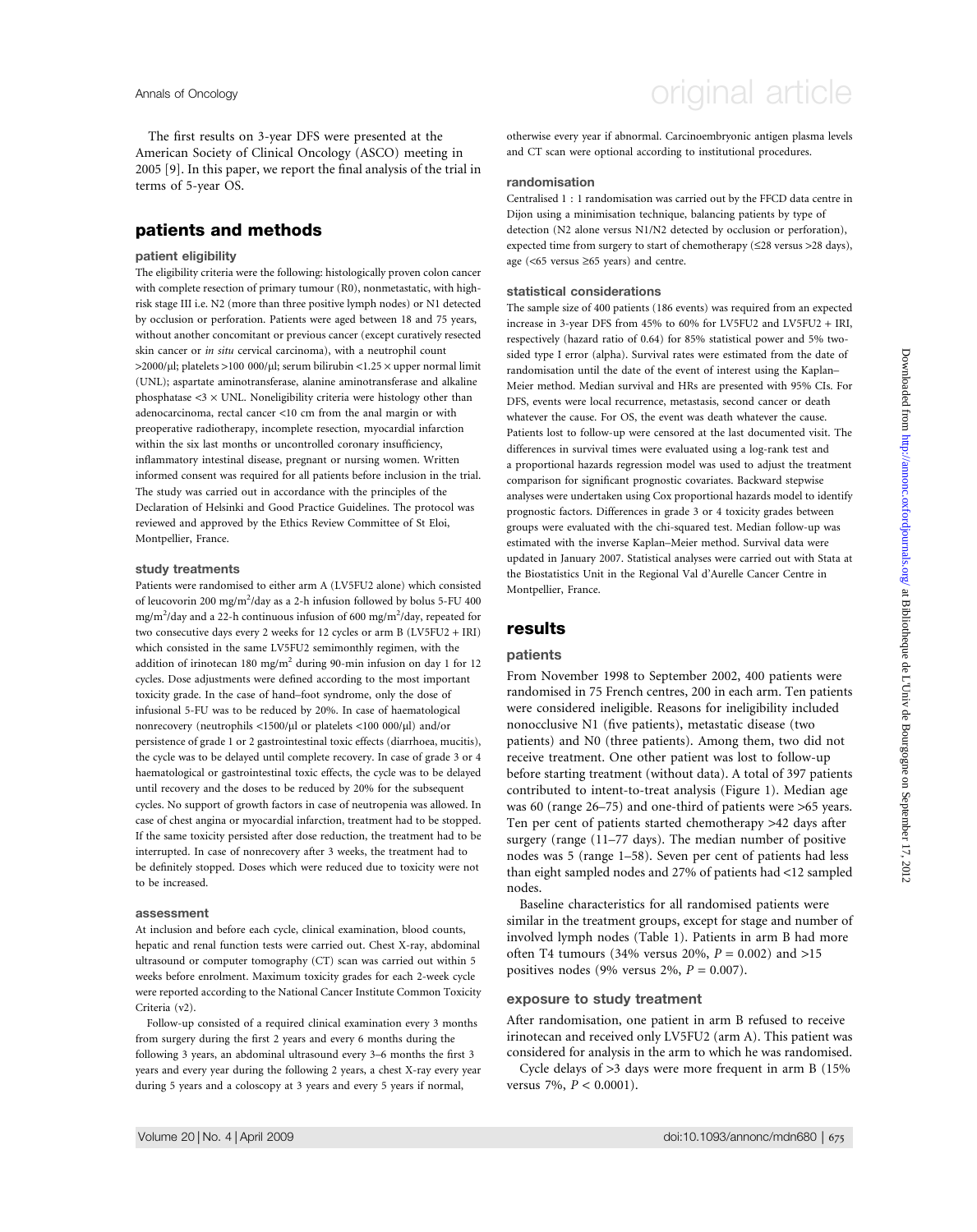## original article Annals of Oncology



Figure 1. CONSORT flowchart.

There were significantly more dose reductions of 5-FU in the LV5FU2 + IRI arm [relative dose intensity (RDI) 98% versus 94%,  $P < 0.0001$ ]. Also, more patients in arm A received the full 12 cycles of planned treatment (87% versus 79%,  $P = 0.035$ ). This is reflected by the total number of cycles: 2228 and 2164, respectively.

5-FU RDI was >0.80 for 94% and 77% patients and >0.90 for 84% and 60% patients in arms A and B, respectively ( $P <$ 0.001). The RDI for irinotecan was >0.80 for 70% patients and >0.90 for 56% of patients.

#### safety

Overall, there were more grades 3–4 adverse events in the experimental arm as compared with the control arm. Grades 3– 4 neutropenia (28% versus 4%), febrile neutropenia (3% versus 0%), nausea (13% versus 2%), vomiting (9% versus 1%), diarrhoea (12% versus 6%) and alopecia (10% versus 1%) were more frequent in arm B than in arm A (Table 2). Seven patients experienced grade 4 diarrhoea, four and three patients in arms A and B, respectively. Hand–foot syndrome was observed for 14 patients (7%) (eight patients with grade 1, five patients with grade 2 and one patient with grade 3) in arm A and seven patients (4%) with grade 1 in arm B ( $P = 0.11$ ). There was one toxic death after two cycles in arm B due to cardiac arrest, medullar aplasia and a subocclusive state. Overall, there were

three deaths within 60 days from last infusion in the experimental arm (1.5%) as compared with none in the control arm.

#### disease-free survival

The database was locked on 31 March 2005 for DFS when 84% of the required number of events was reached after a median follow-up of 36 months. Following Independant Data Monitoring Committee (IDMC) recommendations in July 2004, the results were presented at the ASCO meeting in 2005 [9]. At the cut-off date for analysis, 191 events were recorded. The 3-year DFS rates were 60% [95% confidence interval (CI) 53% to 66%] in arm A and 51% (95% CI 44% to 58%) in arm B. No significant difference was observed between the treatment arms [unadjusted hazard ratio (HR) = 1.19, 95% CI  $0.90-1.59$ ,  $P = 0.22$ ].

The database was updated in January 2007 with a median follow-up of 63 months and a total of 203 first event failures were recorded. There were 177 confirmed relapses: locoregional  $(A/B: 5 and 12)$ , distant  $(63 and 68)$  and local and distant  $(15$ and 14). Median survival after relapse was 19.0, 20.4 and 16.8 months in arms A and B, respectively, corresponding to 2-year OS rates of 41% and 36% which were not statistically significant ( $P = 0.56$ ). Surgery was used for treatment of relapse in 36% of patients, 37% and 34% in arms A and B, respectively.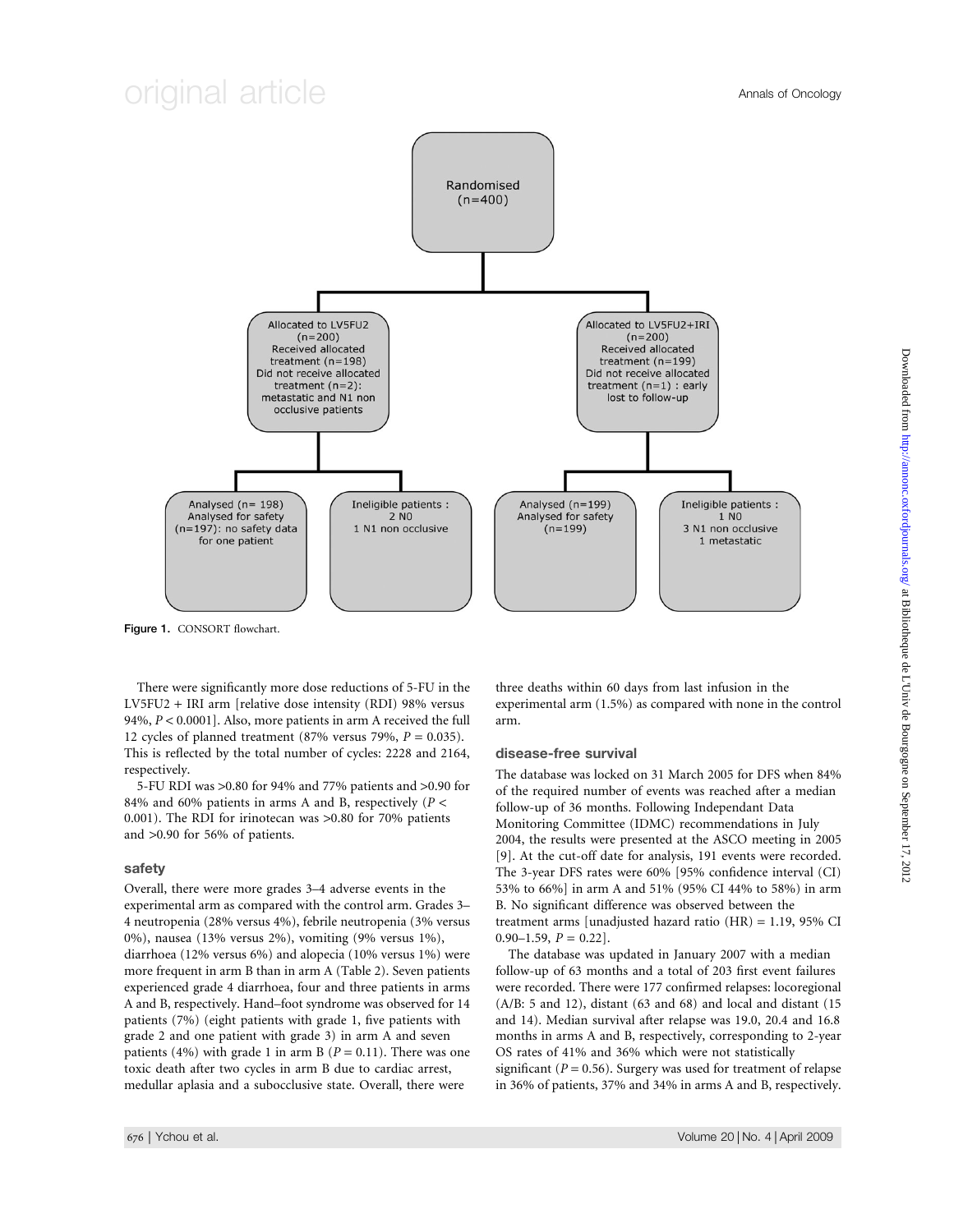#### Table 1. Baseline patient characteristics

|                                       | LV5FU2<br>$(n = 198)$ |               | $LV5FU2 + IRI$<br>$(n = 199)$ |               |
|---------------------------------------|-----------------------|---------------|-------------------------------|---------------|
|                                       | No. of                | $\frac{0}{0}$ | No. of                        | $\frac{0}{0}$ |
|                                       | patients              |               | patients                      |               |
| Stratification factors: all           |                       |               |                               |               |
| randomised patients                   |                       |               |                               |               |
| Age, years                            |                       |               |                               |               |
| < 65                                  | 131                   | 66.2          | 131                           | 65.8          |
| $\geq 65$                             | 67                    | 33.8          | 68                            | 34.2          |
| Type of detection                     |                       |               |                               |               |
| Occlusion/perforation                 | 76                    | 38.4          | 76                            | 38.2          |
| N <sub>2</sub> alone                  | 122                   | 61.6          | 123                           | 61.8          |
| Planned time since surgery, days      |                       |               |                               |               |
| $\leq$ 28                             | 46                    | 23.2          | 40                            | 20.1          |
| >28                                   | 152                   | 76.8          | 159                           | 79.9          |
| Characteristics: all treated patients |                       |               |                               |               |
| Gender                                |                       |               |                               |               |
| Male<br>Female                        | 111<br>87             | 56.1<br>43.9  | 117<br>82                     | 58.8<br>41.2  |
|                                       |                       |               |                               |               |
| Age, years<br>< 65                    | 132                   | 66.7          | 131                           | 65.8          |
| $\geq 65$                             | 66                    | 33.3          | 68                            | 34.2          |
| Type of detection                     |                       |               |                               |               |
| Occlusion/perforation                 | 76                    | 38.4          | 76                            | 38.2          |
| N <sub>2</sub> alone                  | 122                   | 61.6          | 123                           | 61.8          |
| Actual time since surgery, days       |                       |               |                               |               |
| $\leq$ 28                             | 45                    | 22.7          | 32                            | 16.1          |
| $>28$                                 | 130                   | 65.7          | 148                           | 74.4          |
| >42                                   | 23                    | 11.6          | 19                            | 9.5           |
| Performance status                    |                       |               |                               |               |
| $\boldsymbol{0}$                      | 103                   | 52.8          | 132                           | 67.0          |
| $\mathbf{1}$                          | 82                    | 42.1          | 63                            | 32.0          |
| $\overline{2}$                        | 10                    | 5.1           | $\overline{2}$                | 1.0           |
| Missing                               | 3                     |               | $\overline{2}$                |               |
| Primary site                          |                       |               |                               |               |
| Right colon                           | 60                    | 30.3          | 62                            | 31.2          |
| Transverse colon                      | 16                    | 8.1           | 22                            | 11.1          |
| Left colon                            | 73                    | 36.9          | 73                            | 36.7          |
| Colorectal junction                   | 44                    | 22.2          | 35                            | 17.6          |
| Rectum                                | 5                     | 2.5           | 7                             | 3.5           |
| T stage<br>T1                         | 5                     | 2.5           | 2                             | 1.0           |
| T <sub>2</sub>                        | 8                     | 4.0           | $\overline{2}$                | 1.0           |
| T3                                    | 145                   | 73.2          | 127                           | 63.8          |
| T <sub>4</sub>                        | 40                    | 20.2          | 68                            | 34.2          |
| N stage                               |                       |               |                               |               |
| N <sub>0</sub>                        | $\overline{c}$        | 1.0           | $\mathbf{1}$                  | 0.5           |
| N1                                    | 45                    | 22.7          | 38                            | 19.1          |
| N <sub>2</sub>                        | 151                   | 76.3          | 160                           | 80.4          |
| No. of sampled nodes                  |                       |               |                               |               |
| $4 - 7$                               | 15                    | 7.6           | 11                            | 5.6           |
| <12                                   | 33                    | 16.7          | 46                            | 23.2          |
| $\geq$ 12                             | 150                   | 75.8          | 141                           | 71.2          |
| Missing                               | $\boldsymbol{0}$      |               | 1                             |               |
| No. of positive nodes                 |                       |               |                               |               |
| $1 - 3$                               | 42                    | 21.4          | 38                            | 19.2          |
| $4 - 8$                               | 121                   | 61.7          | 123                           | 62.1          |
| $9 - 14$                              | 30                    | 15.3          | 20                            | 10.1          |
| $\geq$ 15                             | 3                     | 1.5           | 17                            | 8.6           |
| Missing                               | $\overline{2}$        |               | 1                             |               |

FU, fluorouracil; LV, leucovorin; IRI, irinotecan.

#### Table 2. Maximum NCI-CTC (v2) toxicity grade per patient, % of grade  $\geq 3$

| Toxicity                      | LV5FU2         |                | $LV5FU2 + IRI$ | $P^a$          |           |
|-------------------------------|----------------|----------------|----------------|----------------|-----------|
|                               | $(n = 198, %)$ |                | $(n = 199, %)$ |                |           |
|                               | Grade 3        | Grade 4        | Grade 3        | Grade 4        |           |
| Neutropenia                   | $\overline{4}$ |                | 19             | 10             | < 0.001   |
| Febrile neutropenia           |                |                | 1              | $\overline{2}$ | 0.03      |
| Thrombocytopenia              |                |                |                | <1             | <b>NS</b> |
| Anaemia                       | <1             |                | 3              |                | <b>NS</b> |
| Nausea                        | $\overline{2}$ |                | 12             | 1              | < 0.001   |
| Vomiting                      | 1              |                | 7              | $\mathfrak{D}$ | 0.001     |
| Diarrhoea                     | $\overline{4}$ | $\mathfrak{D}$ | 10             | $\mathfrak{D}$ | 0.053     |
| Cutaneous                     | 3              |                | 1              |                | <b>NS</b> |
| Hand-foot syndrome            | $\leq$ 1       |                |                |                | <b>NS</b> |
| Alopecia                      | 1              |                | 10             |                | < 0.001   |
| Thromboembolic                | $\overline{2}$ |                | 1              | <1             | <b>NS</b> |
| accident                      |                |                |                |                |           |
| Maximum toxicity <sup>b</sup> | 12             | $\mathfrak{D}$ | 35             | 13             | < 0.001   |

<sup>a</sup>Grade 3/4 versus  $0/1/2$ ,  $P > 0.05$ .

<sup>b</sup>Maximum toxicity calculated among all described toxic effects above. NCI-CTC, National Cancer Institute—Common Toxicity Criteria; NS, nonsignificant if P >0.05 FU, fluorouracil; LV, leucovorin; IRI, irinotecan.

Other first events (A/B) included 10 second cancers (six/four) and 16 deaths (eight/eight). The second cancers included colorectal (two in each arm), three lung and one breast in arm A and one bladder and one melanoma in arm B. Causes of deaths as first events were as following: carcinopharyngioma, epilepsy, suicide, cerebral haemorrhage and cerebral vascular accident in arm A and toxic death, cardiac failure, sudden death and probable pulmonary embolism in arm B and seven unknown reasons (four and three in arms A and B, respectively).

The HR on the updated analysis for treatment effect changed slightly but remained nonsignificant (unadjusted HR = 1.12, 95% CI 0.85–1.47,  $P = 0.42$ ) (Table 3, Figure 2A). T4 stage and the number of lymph nodes were identified as independent prognostic factors for DFS. The HR for treatment, adjusted for these two variables were nonsignificant (adjusted  $HR = 0.98$ , 95% CI 0.74–1.31,  $P = 0.92$ ) (Table 3, Figure 2B). Results are similar in a multivariate Cox model when adjusted on other important risk factors.

#### overall survival

Median survival on the updated database was not reached. A total of 147 deaths was observed: 68 and 79 deaths in arms A and B, respectively.

The 5-year survival rates were 67% (95% CI 59% to 73%) in arm A and 61% (95% CI 53% to 67%) in arm B (unadjusted  $HR = 1.20, 95\% \text{ CI } 0.87 - 1.67, P = 0.26$  (Table 3, Figure 3A). The treatment comparison when adjusted for T4 stage and number of lymph nodes was not significant (adjusted HR = 1.00, 95% CI 0.71–1.40,  $P = 0.99$ ) (Table 3, Figure 3B).

### discussion

This is the second published trial which showed no significant difference in terms of DFS and OS with the addition of IRI to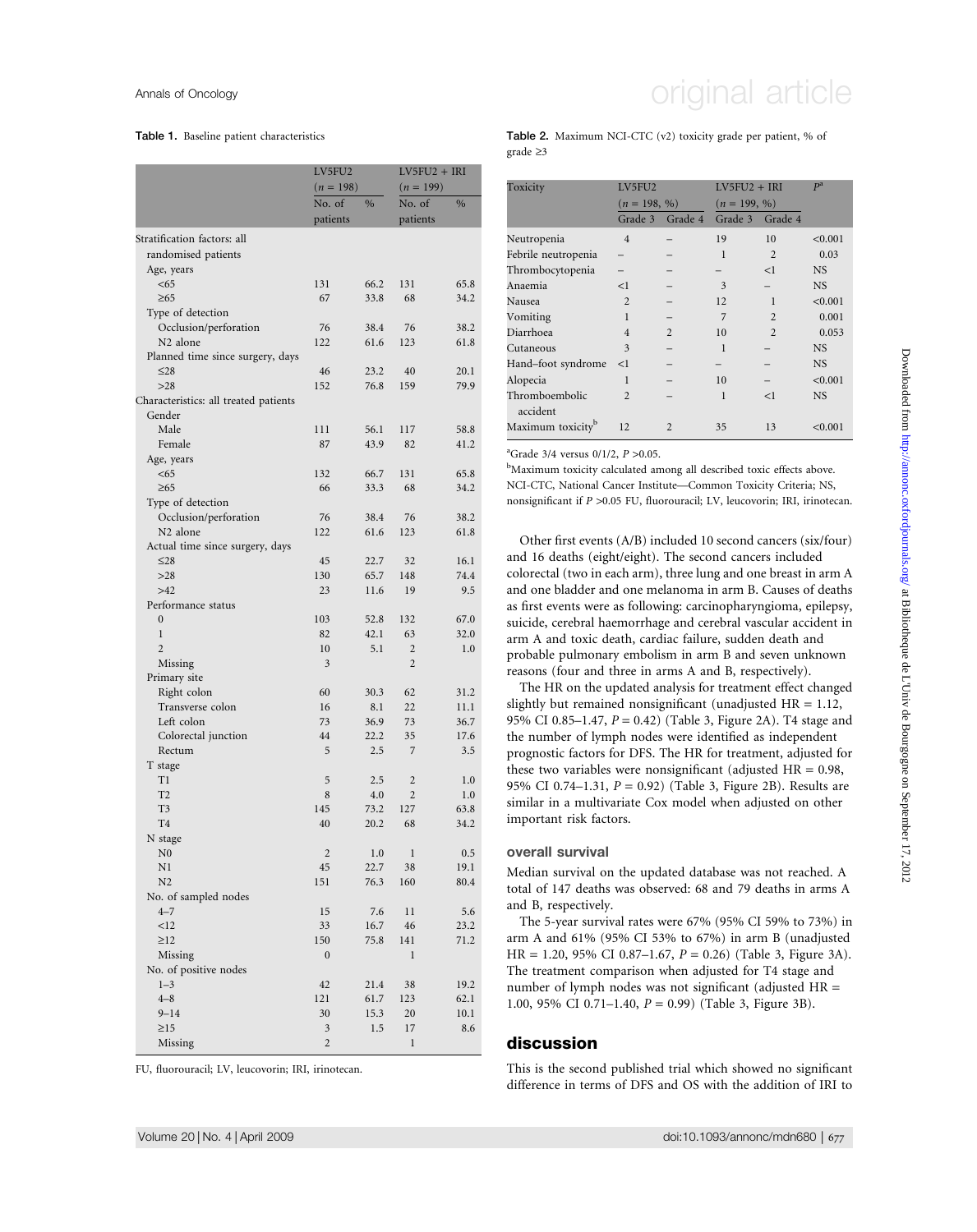## original article **Annals of Oncology**

Table 3. Updated univariate and multivariate analysis on disease-free and overall survival

|                                | Disease-free survival |               |       | Overall survival |                          |       |
|--------------------------------|-----------------------|---------------|-------|------------------|--------------------------|-------|
|                                | <b>HR</b>             | 95% CI        | $P^a$ | HR.              | 95% CI                   | $P^a$ |
| Univariate analysis            |                       |               |       |                  |                          |       |
| Treatment arm                  |                       |               | 0.42  |                  |                          | 0.26  |
| LV5FU2                         | 1                     |               |       | 1                |                          |       |
| $LV5FU2 + IRI$                 | 1.12                  | $0.85 - 1.47$ |       | 1.20             | $0.87 - 1.67$            |       |
| Multivariate analysis          |                       |               |       |                  |                          |       |
| Treatment arm                  |                       |               | 0.92  |                  |                          | 0.99  |
| LV5FU2                         | 1                     |               |       | 1                |                          |       |
| $LV5FU2 + IRI$                 | 0.98                  | $0.74 - 1.31$ |       |                  | $1.00 \quad 0.71 - 1.40$ |       |
| T stage                        |                       |               |       |                  |                          |       |
| T4 versus T1–T3 1.67 1.24–2.26 |                       |               |       |                  | $0.001$ 1.75 1.23-2.48   | 0.002 |
| Positive nodes                 |                       |               |       |                  |                          |       |
| $\geq$ 15 versus <15           | 1.78                  | $1.03 - 3.08$ | 0.039 |                  | 2.74 1.54 - 4.87         | 0.001 |
|                                |                       |               |       |                  |                          |       |

<sup>a</sup>Likelihood ratio test adjusted on significant variables in multivariate analysis.

HR, hazard ratio; CI, confidence interval; FU, fluorouracil; LV, leucovorin; IRI, irinotecan.





Figure 2. Disease-free survival according to treatment, unadjusted (a) and adjusted (b) for T4 stage and number of involved nodes  $\geq$ 15. -LV5FU2, fluorouracil and leucovorin bimonthly; -LV5FU2 + IRI, addition of irinotecan.



Figure 3. Overall survival according to treatment, unadjusted (a) and adjusted (b) for T4 stage and number of involved nodes *‡*15. ———LV5FU2, fluorouracil and leucovorin bimonthly; ——————— LV5FU2 + IRI, addition of irinotecan.

5-FU in the adjuvant setting for patients with colon cancer. The CALGB89803 trial used the bolus FU + LV Roswell Park regimen as the control arm [10] as opposed to LV5FU2 in our trial. LV5FU2 + IRI (FOLFIRI) as compared with IFL is currently recognised as standard treatment in the metastatic setting following better results observed in terms of efficacy and safety [11]. The patient population in our trial was selected according to a higher risk of relapse including N2 patients or N1 detected by perforation or occlusion. Nevertheless, we did not observe improved results with the combination treatment. Compared with the standard bolus FU plus LV regimen used in the CALGB89803 trial, our control arm is better tolerated, with no deaths within 60 days as compared with a 6.7% 60-day allcause mortality rate reported in the CALGB89803 trial. [10].

In spite of randomisation, the two arms were unbalanced unfavourably in the experimental arm for two important prognostic factors: T stage (T4) and number of positive lymph nodes (>15). The HR for DFS, adjusted for T4 stage and lymph nodes decreased from 1.12 to 1.01 for DFS (Figures 2A and B) and from 1.20 to 1.04 for OS (Figures 3A and B).

The observed 60% 3-year DFS rate in the control arm was unexpectedly better than the estimated 45% rate used at the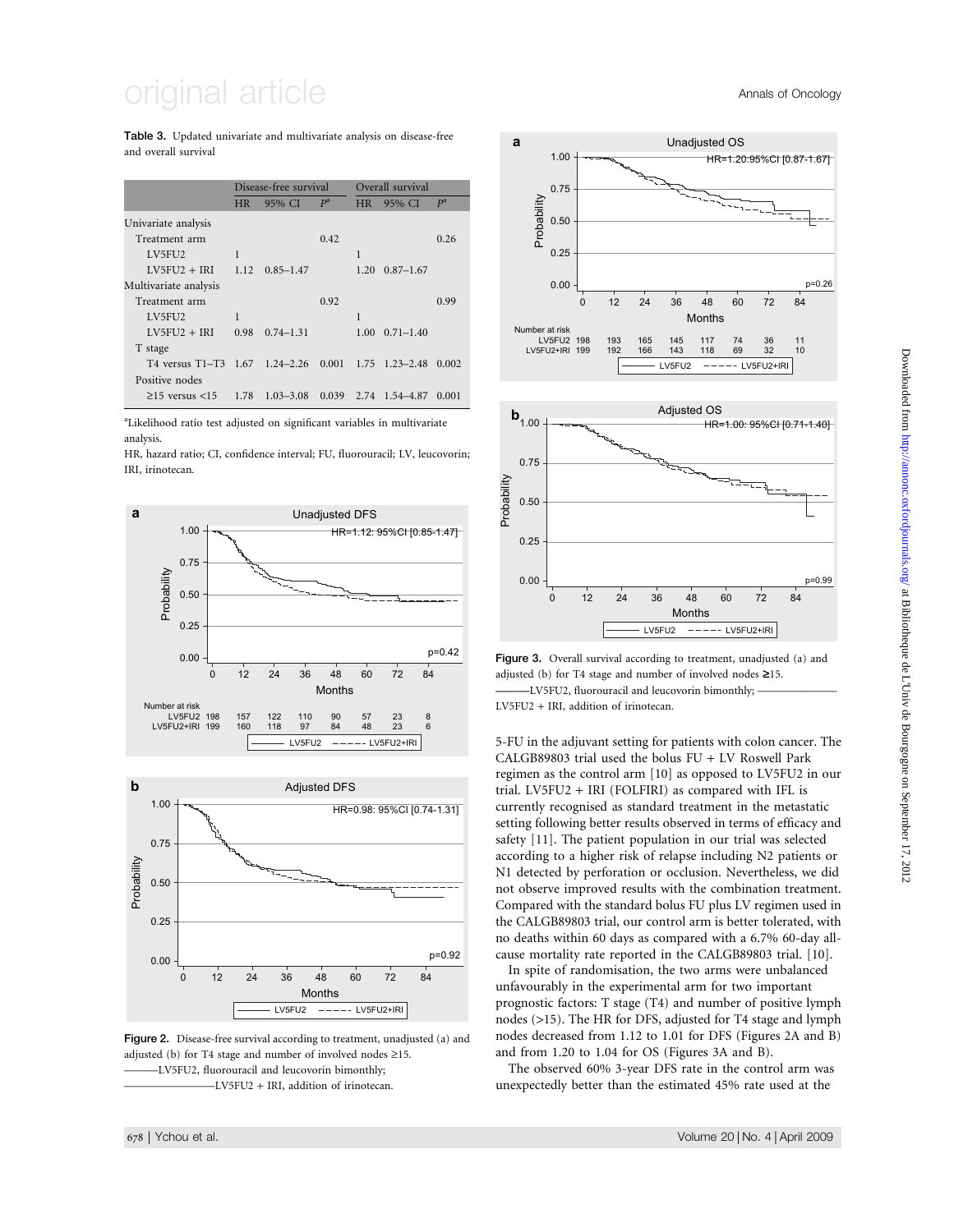design stage of this trial, which was based on the results extrapolated from previous studies. However, at the time of the trial design, no results were available for the LV5FU2 control arm in this selected patient population considered at high risk of relapse. Since the start of this trial, the only published results comparing LV5FU2 to monthly FU leucovorin (FUFOL) in the adjuvant setting presented results for stage III patients with more than four involved lymph nodes, for which a 42% 3-year DFS rate was observed [5]. In our LV5FU2 control arm, for the 112 patients with more than four involved lymph nodes, the 3-year DFS rate was 55% (95% CI 45% to 64%). We have no clear explanation for the unusually favourable results observed in the control arm in this population at a high risk of relapse which exhibited a 3-year DFS rate of 60%.

Adjuvant LV5FU2 + IRI as compared with LV5FU2 alone is associated with more grades 3–4 neutropenia, resulting in a lower dose intensity of 5-FU, with only 77% of patients with a RDI of 5-FU >0.80 in the combination arm as compared with 94% in the control arm. In the experimental arm, 70% of patients had a RDI >0.80. If granulocyte colony-stimulating factor support had been allowed in case of neutropenia, then there may have been less dose reductions and fewer cycle delays.

No difference was observed between the two treatment arms in an unadjusted or adjusted analysis, in spite of the imbalance in important prognostic factors between the two arms. Low RDI of 5-FU and IRI in the combination arm with more dose reductions and cycle delays due to neutropenia, without the use of growth factors, could partially explain the results.

The PETACC-3 trial, which compared the same two treatment arms, presented results in abstract form and showed nonsignificant results in the subgroup of stage III patients on the primary DFS end point (3-year DFS 60.3% versus 63.3%,  $HR = 0.89$  [12]. In this trial, DFS was defined as relapse, second cancer or death. However, a significant difference was observed on the secondary end point RFS, which excluded second cancer types other than colon cancer from DFS. The 3-year RFS rates were  $62.2\%$  versus  $66.0\%$  (HR = 0.86). Final results are awaited for OS.

The MOSAIC trial which compared LV5FU2 to FOLFOX showed a significant result in the subgroup of stage III patients with a 3-year DFS rate of 65.3% versus 72.2% (HR = 0.76) [13]. In this trial, DFS was defined as relapse, death or second colon cancer. Recently, an attempt has been made to standardise definitions of end points in the adjuvant setting for colon cancer to enable cross comparability among different studies [14].

Is there still room for the LV5FU2 + IRI treatment combination in the adjuvant setting? Perhaps using a better selection of patients both for toxicity and efficacy. In our trial, DNA was extracted from 184 patients and genotyped to detect nucleotide polymorphisms. Results show that the identification of UGT1A1 promoter polymorphisms before LV5FU2 + IRI treatment can be used to predict early haematologic toxicity [15]. In a study of the identification of molecular signatures for response to FOLFIRI, 14 predictor genes have been identified in metastatic patients [16]. A validation study is undergoing. Once the results of this study are completed, these predictor genes could benefit patients in the adjuvant setting.

## Annals of Oncology **Annals of Oncology** original article

Downloaded from http://annonc.oxfordjournals.org/ at Bibliotheque de L'Univ de Bourgogne on September 17, 2012 Downloaded from <http://annonc.oxfordjournals.org/> at Bibliotheque de L'Univ de Bourgogne on September 17, 2012

Another approach including targeted therapy in combination with cytotoxic agents may individualise even more future treatment strategies.

In conclusion, this study failed to demonstrate an improvement of DFS and OS with the addition of IRI to LV5FU2 in a population of colon cancer patients at high risk of recurrence.

## funding

Aventis.

### acknowledgements

Investigators from the participating centres: CRLC Eugène MARQUIS—Rennes, CRLC René GAUDUCHEAU—St Herblain, CRLC Claudius REGAUD—Toulouse, Clinique Ste Catherine—Avignon, CRLC VAL D'AURELLE—Montpellier, Institut BERGONIE—Bordeaux, Institut PAOLI-CALMETTES—Marseille, CH R. DEBRE—Reims, CRLC Franc*x*ois BACLESSE—Caen, CRLC Paul PAPIN—Angers, Clinique Armoricaine de Radiologie—St Brieuc, Institut Gustave ROUSSY—Villejuif, CRLC Alexis VAUTRIN—Vandoeuvre-les-Nancy, CRLC Paul STRAUSS—Strasbourg, Clinique Générale—Valence, CH Louis Pasteur-Colmar, CH Bourgoin-Jallieu, CH Hôtel-Dieu-Nantes, CH Groupe Sud-Pessac, CH 'Côte de Nacre'—Caen, Clinique Claude Bernard—Albi, CH Rodez, CH Lucien Hussel—Vienne, CH Vichy, CH Roanne, Centre médico-chirurgical 'Les Ormeaux'—Le Havre, CRLC Léon BERARD—Lyon, APHP: Hôpital Henri MONDOR, Créteil, CH Le mans, CH La Timone—Marseille, Clinique Pasteur—Guilherand-les-Granges, Valence, Centre Frédéric Joliot—Rouen, CH Alpha Santé—Hayange, Hôpital St Joseph—Marseille, Institut Jean GODINOT—Reims, CHU du BOCAGE-Dijon, CH 'La Source'-Orléans, CH BELLEVUE—St Etienne, CH Beauvais, CH Valence/Gastro, Clinique du Mail—Grenoble, APHP: Hôpital Bichat-Claude Bernard—Paris, Clinique Francheville—Périgueux, CH Hagueneau, CRLC René HUGUENIN-St Cloud, CH Charles NICOLLE—Rouen, CRLC Antoine LACASSAGNE—Nice, CH Belfort, CH St Eloi—Montpellier, Centre d'Oncologie St Yves—Vannes, CH La Croix St Simon—Paris, APHP: Hôpital St Louis—Paris, Clinique St Etienne—Bayonne, CH Fleyriat—Bourg en bresse, CH Brive, CH Tarbes, CH P. CHUBERT—Vannes, CH Nord—Amiens, CH Digne-les-Bains, CH Hôtel-Dieu-La Creusot, CH Lyon-Sud/Pierre-Bénite, CH Bel Air—Thionville, CH Villefranche-sur-Soane, Clinique Ste Marie—Chalon/Soane, Clinique de Valdegour—Nîmes, Clinique Côte Basque Sud—St Jean de Luz, CH Paul MOREL-Vesoul, CH André Mignot-Le Chesnay, CH Hôtel-Dieu—Clermont-Ferrand, CH Pierre DAGUET—Sable-sur-Sarthe, CH La Roche/Yon, CH Pays d'Aix—Aix en Provence, CH Mont de Marsan, CH Morlevat–Semur en Auxois, APHP: Hôpital Ambroise Paré-Boulogne. Dr Jean Geneve and Christine Montoto-Grillot, from the BECT of FNCLCC. Cecile GIRAULT from the Randomisation Management Analysis Center of the FFCD. Presented at 41st ASCO Annual meeting 2005, Orlando, FL, USA.